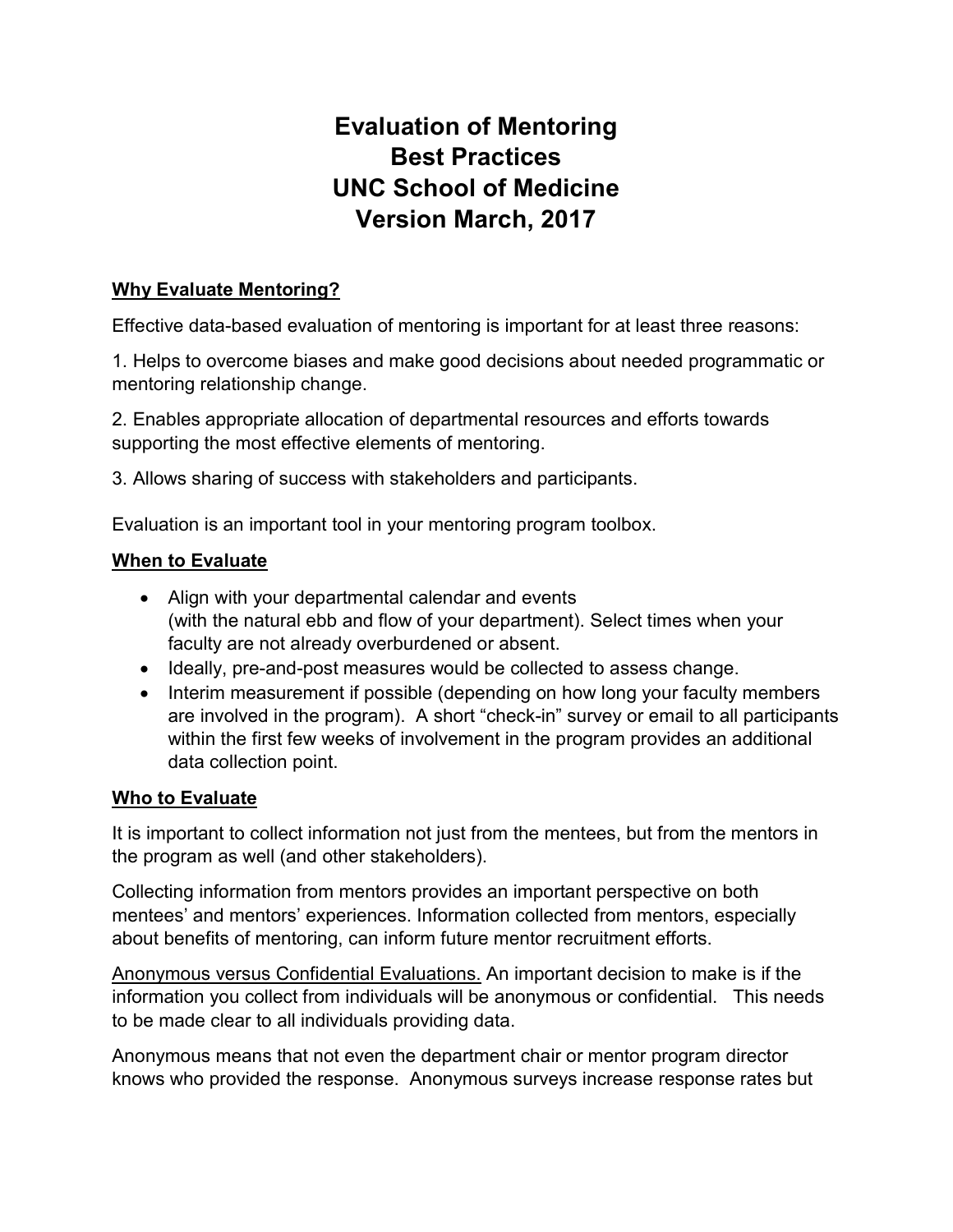limit your ability to intervene or seek more information should a respondent report a negative outcome.

Confidential surveys clearly articulate who will have access to the responses and assure the respondents that their answers will not be shared beyond those individuals.

- Response rate < 30% reflects a burden placed on the respondent
- Response rate of 50-80% is ideal

## How to Evaluate

Use more than one method to collect data on your program. This provides stronger evidence that the information converges on similar themes.

Pros and Cons of Measurement Methods

| <b>Method</b>         | <b>Pros</b>                                                                  | Cons                                                                           |
|-----------------------|------------------------------------------------------------------------------|--------------------------------------------------------------------------------|
| Archival analysis     | Records are already<br>available, increased<br>accuracy of data              | Some records may be<br>incomplete or missing                                   |
| Focus groups          | Provides in-depth<br>information, opportunity to<br>ask for clarification    | Fewer responses, time-<br>intensive to record<br>responses and analyze<br>them |
| <b>Interviews</b>     | Can obtain sensitive<br>information                                          | Time-intensive, potential<br>response bias                                     |
| Observation           | Easy to collect estimates<br>of participation and<br>engagement in real time | Can be time-intensive if<br>looking for more nuanced<br>behaviors              |
| Photographic evidence | Visual images are<br>powerful ways to convey<br><b>SUCCESS</b>               | Expense to hire<br>photographer, poor-quality<br>pictures are not useful       |
| <b>Surveys</b>        | Easy to administer and<br>tabulate responses                                 | Response bias, may not<br>ask correct questions                                |

#### How to Ask Questions: Top Ten Practices

- 1. Use memory prompts and time frames in surveys, interviews, and focus groups (e.g. in the last 6 months….)
- 2. Write short, succinct questions.
- 3. Go beyond "yes" and "no" questions (categories) and collect continuous data when possible.
- 4. Place demographic information at the end of surveys.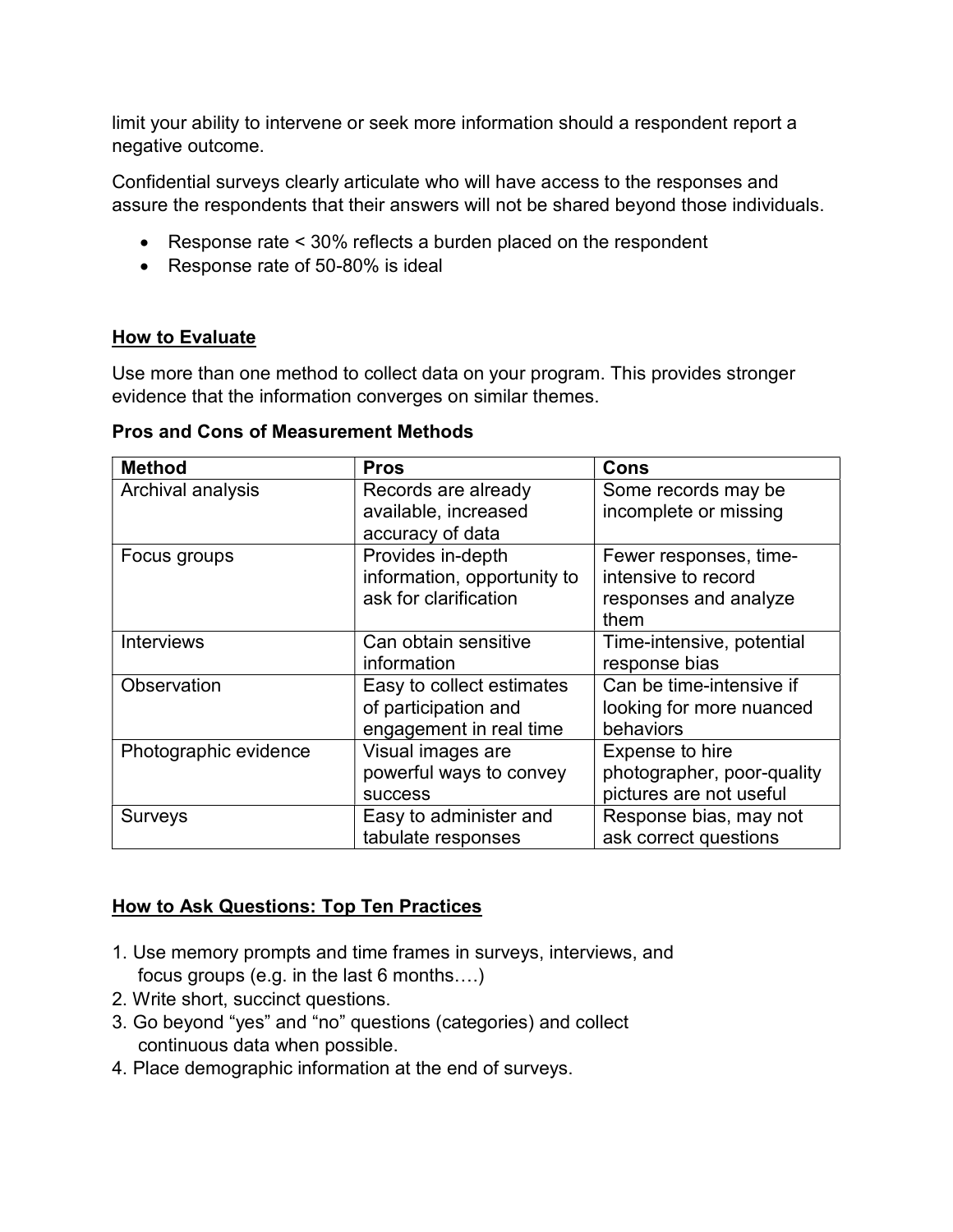- 5. Be selective in choosing what questions to ask, or even what data to collect.
- 6. Use online surveys when possible.
- 7. Test your questions!
- 8. Word questions so that you can compare the data you collect with information collected in prior years, or data from other programs.
- 9. Ask simple questions that do not require complex calculations.
- 10. Make sure your surveys are visually easy to follow and think about how your survey would be used on a mobile device.

# Tips for Increasing Response

- 1. Keep survey short limit to 10 questions if possible.
- 2. Advance announcement of survey by department chair, dean or other administrative leader.
- 3. Send reminder survey announcements.
- 4. Report results back to the respondent pool to increase likelihood of future responses to survey requests.

# What to Evaluate

# "Everything that can be counted does not necessarily count; everything that counts cannot necessarily be counted." (Albert Einstein)

What you evaluate should be guided by your program's theory of change or logic model.

What you measure is related to the activities, expectations, and desired outcome of your mentoring plan.

While it should be individualized to your department, the logic model below is illustrative of a mentoring program logic model that might contain elements common to many departments in the SOM.

\*See UNC Mentoring Resources Toolkit for mentor trainings offered on the UNC campus.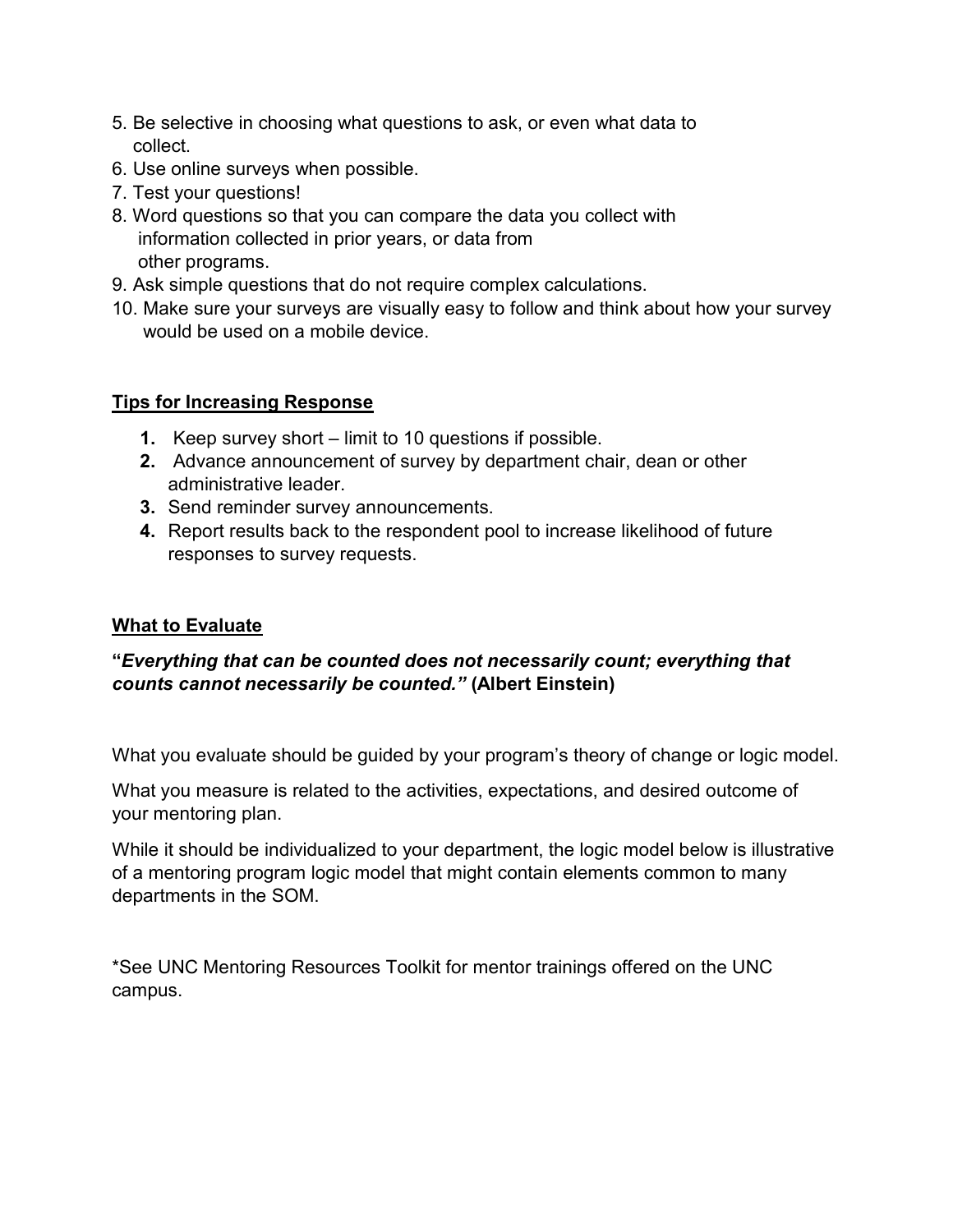



\* Go to University of Wisconsin website for guidance in creating a logic model (http://www.uwex.edu/ces/Imcourse/) and select "Connect to the course content." Proceed with Sessions 1-7 or download PDF version of the content.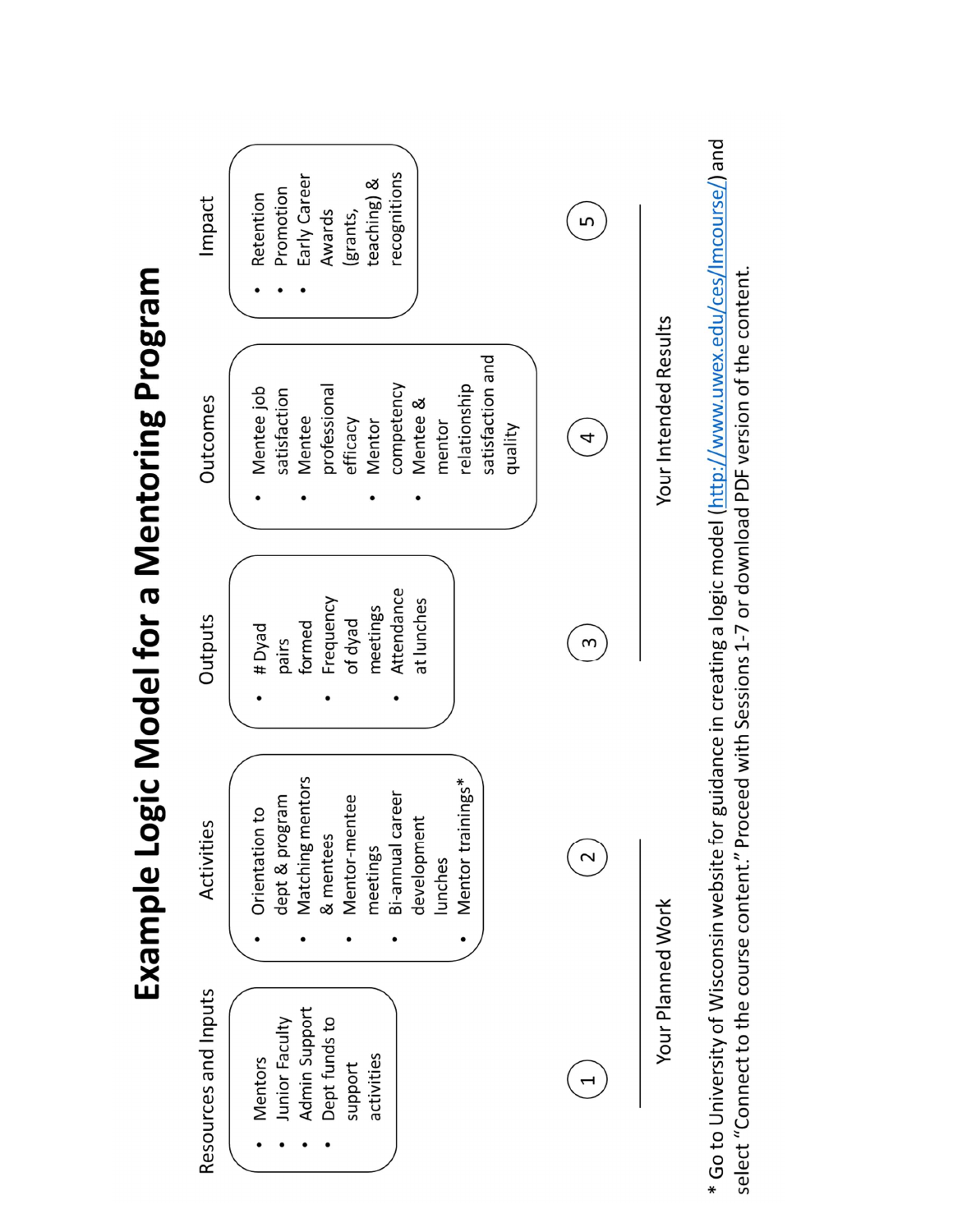A short survey for both mentor and mentee is appended to this document for your use. Please note that you may wish to modify this survey to suit your department needs and to be consistent with your logic model of change. While this survey was informed by best practices and other published surveys (see references), its inclusion in this toolkit does not represent an endorsement by the UNC School of Medicine. If you decide to use it, a Qualtrics version with a unique link for your department has been sent to your department designee.

#### Free Survey Software

Qualtrics: The Qualtrics Research Suite is a powerful online survey tool available to all UNC Chapel Hill faculty, staff, and students, for UNC-related projects. UNC Healthcare is not covered by the UNC Chapel Hill Qualtrics license. The Research Suite allows you to build complex surveys that fulfill a variety of research needs. You can use this tool to build surveys, distribute surveys and analyze responses, all from one convenient online location!

Survey Monkey: www.surveymonkey.com

Google Forms: www.google.com/forms/about/

Zoomerang: www.zoomerang.com

#### **References**

Lunsford, L.G. (2016). A handbook for managing mentoring programs: Starting, supporting, and sustaining effective mentoring. New York: Routledge.

UCSF Faculty Mentoring Toolkit. Copyright © 2012 The Regents of the University of California, All Rights Reserved. Created by Mitchell D. Feldman, MD, MPhil, UCSF Faculty Mentoring Program

Kosoko-Lasaki et al., Mentoring for women and underrepresented minority faculty and students: experience at two institutions of higher education. Journal of the National Medical Association. 2006; 98(9): 1449-1459.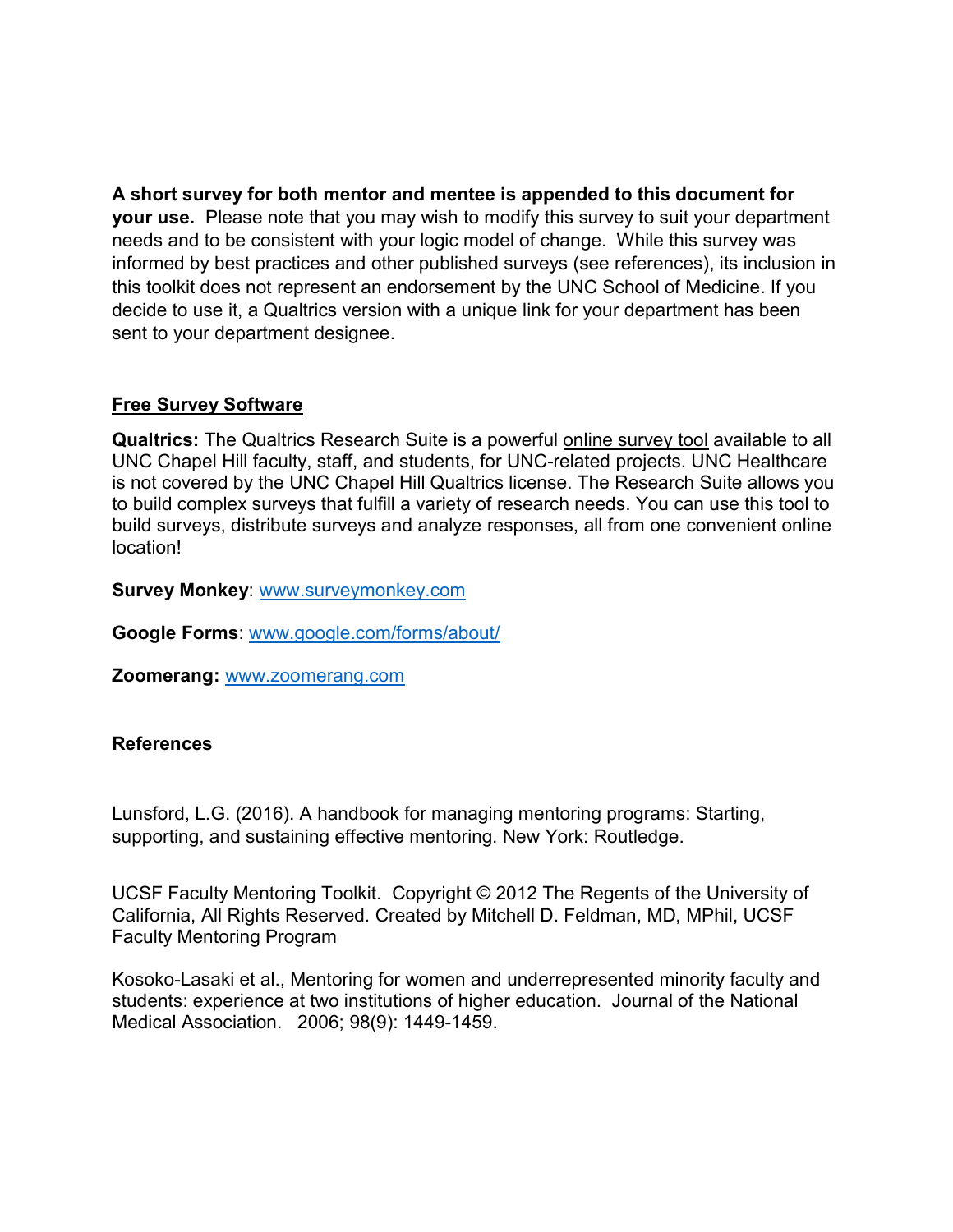# Mentor and Mentee Satisfaction Surveys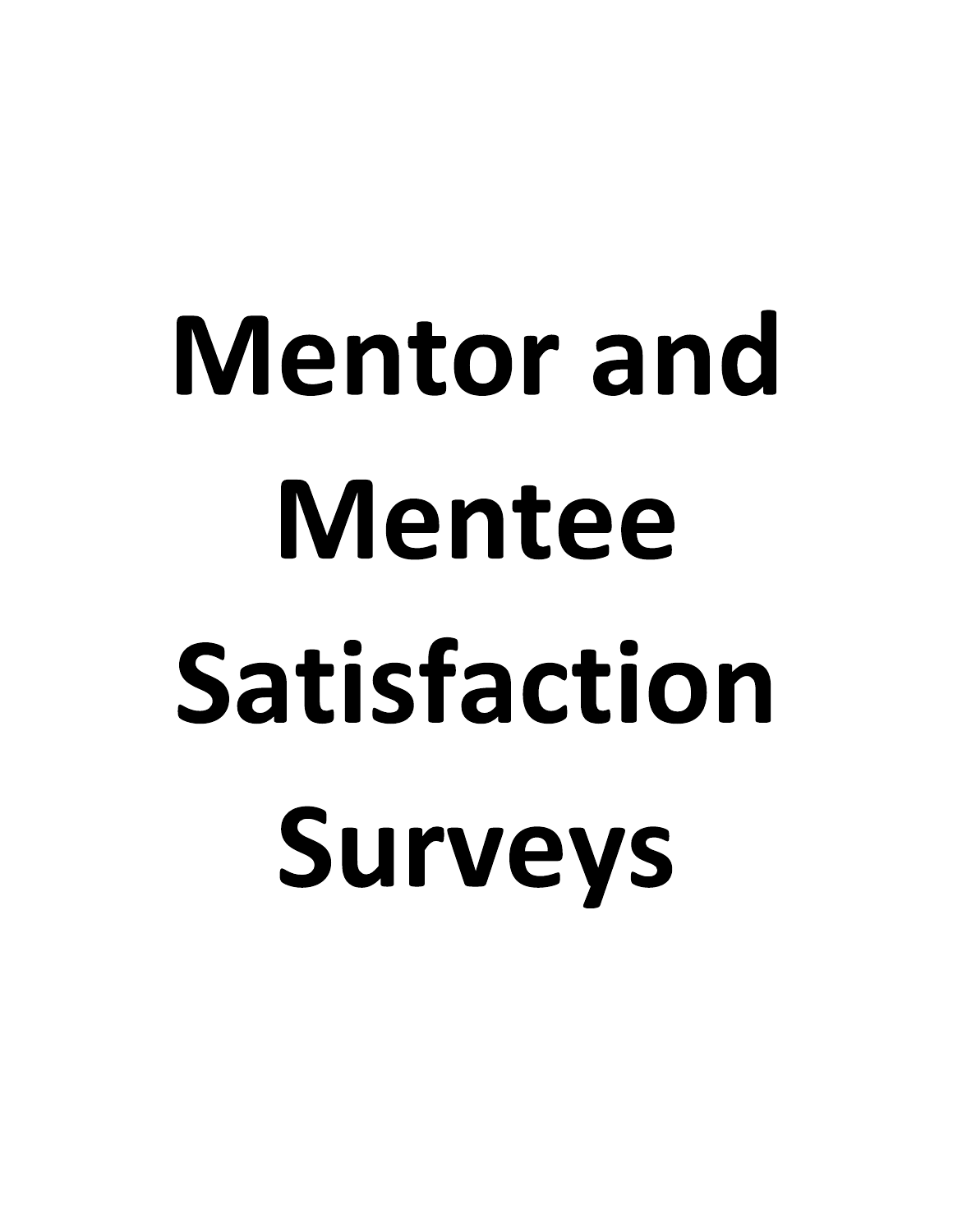#### MENTOR SATISFACTION SURVEY

The first 3 questions are about your relationship with your mentee. Please answer each of these questions with respect to the past 12 months.

- 1. In the past 12 months, have you met with your mentee?  $\square$  Yes  $\square$  No
	- a. Approximately how many times?
	- b. Is this frequency ☐Less than you desire ☐About right ☐More than you feel you need
- 2. I am satisfied with my mentoring relationship. ☐Strongly disagree ☐Somewhat disagree ☐Neither agree nor disagree ☐Somewhat agree ☐Strongly agree  $\Box$ I am not sure
- 3. Do feel that the mentoring relationship has been mutually beneficial? Yes/No If Yes, in what ways?

If No, what changes could be made or supports provided that would enhance its mutual benefit?

The next questions are about your satisfaction with the department's mentoring plan.

1. The mentoring plan has been effective in facilitating my ability to assist my mentee with career development by providing me with information or access to resources.

☐Strongly disagree ☐Somewhat disagree ☐Neither agree nor disagree ☐Somewhat agree ☐Strongly agree

2. My department values mentoring.

|                                             | $\Box$ Strongly disagree $\Box$ Somewhat disagree $\Box$ Neither agree nor disagree |
|---------------------------------------------|-------------------------------------------------------------------------------------|
| $\Box$ Somewhat agree $\Box$ Strongly agree |                                                                                     |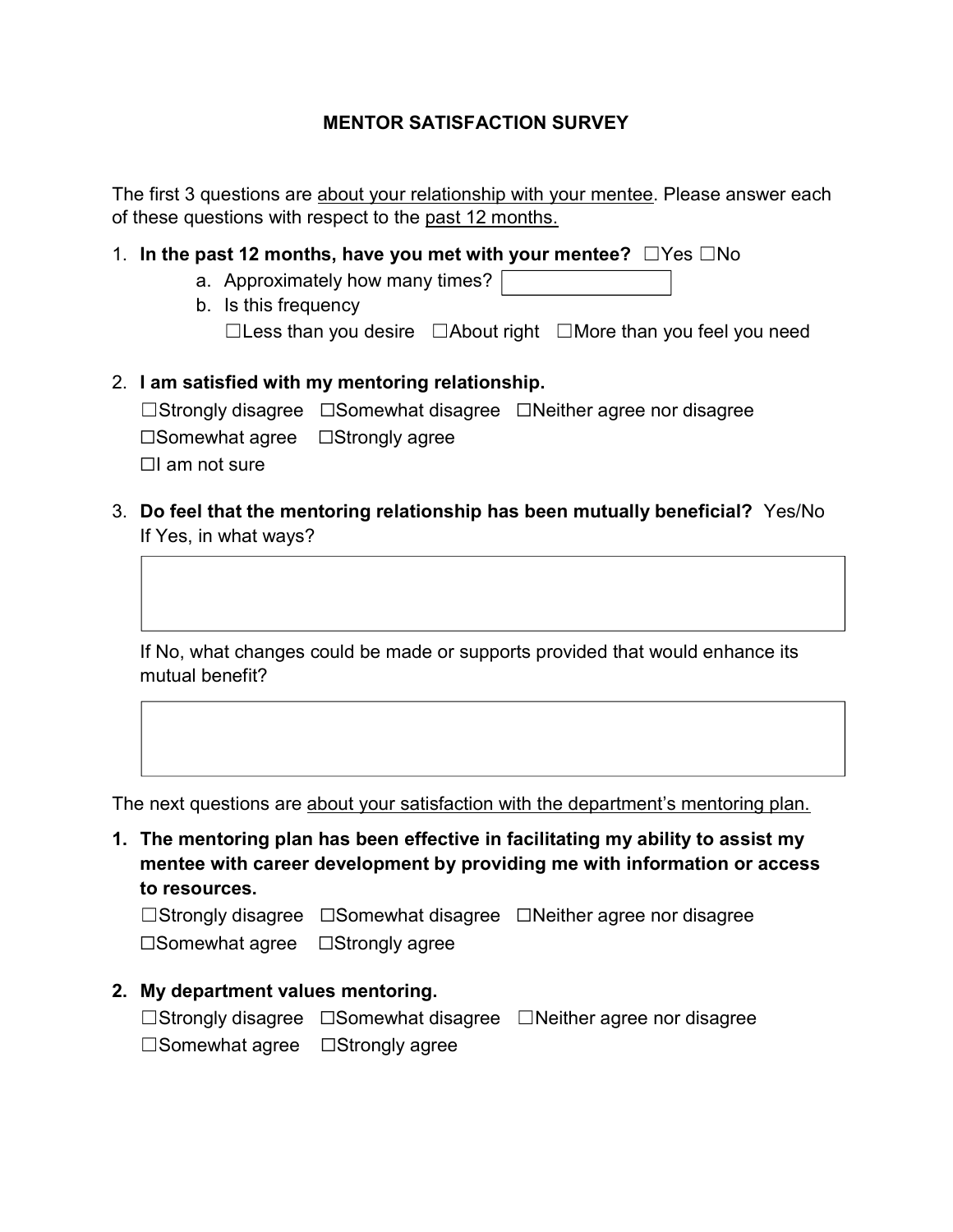# MENTEE SATISFACTION SURVEY

The first 6 questions ask about your relationship with your departmental mentor. Please answer each of these questions with respect to the past 12 months.

- 1. Have you met with your mentor? ☐Yes ☐No
	- a. Approximately how many times?
	- b. Is this frequency

☐Less than you desire ☐About right ☐More than you feel you need

2. My mentor has provided honest feedback in my career development.

☐Strongly disagree ☐Somewhat disagree ☐Neither agree nor disagree ☐Somewhat agree ☐Strongly agree

# 3. Which of the following professional development milestones has resulted from interactions with your mentor (check all that apply)?

☐Publications

☐Presentations/posters

 $\Box$ New teaching method

☐Clinical skill development

☐Conducting research

 $\Box$ Balancing teaching, research, and clinical activities with service

 $\Box$ Assistance with development of my promotion packet

☐Development or growth of lab or program

☐Grant writing/submission

☐Facilitation of professional connections, networking, or sponsorship

 $\Box$ Insight into cultural or political climate of my department or the SOM

 $\Box$  Other (please specify)  $\Box$ 

☐None of the above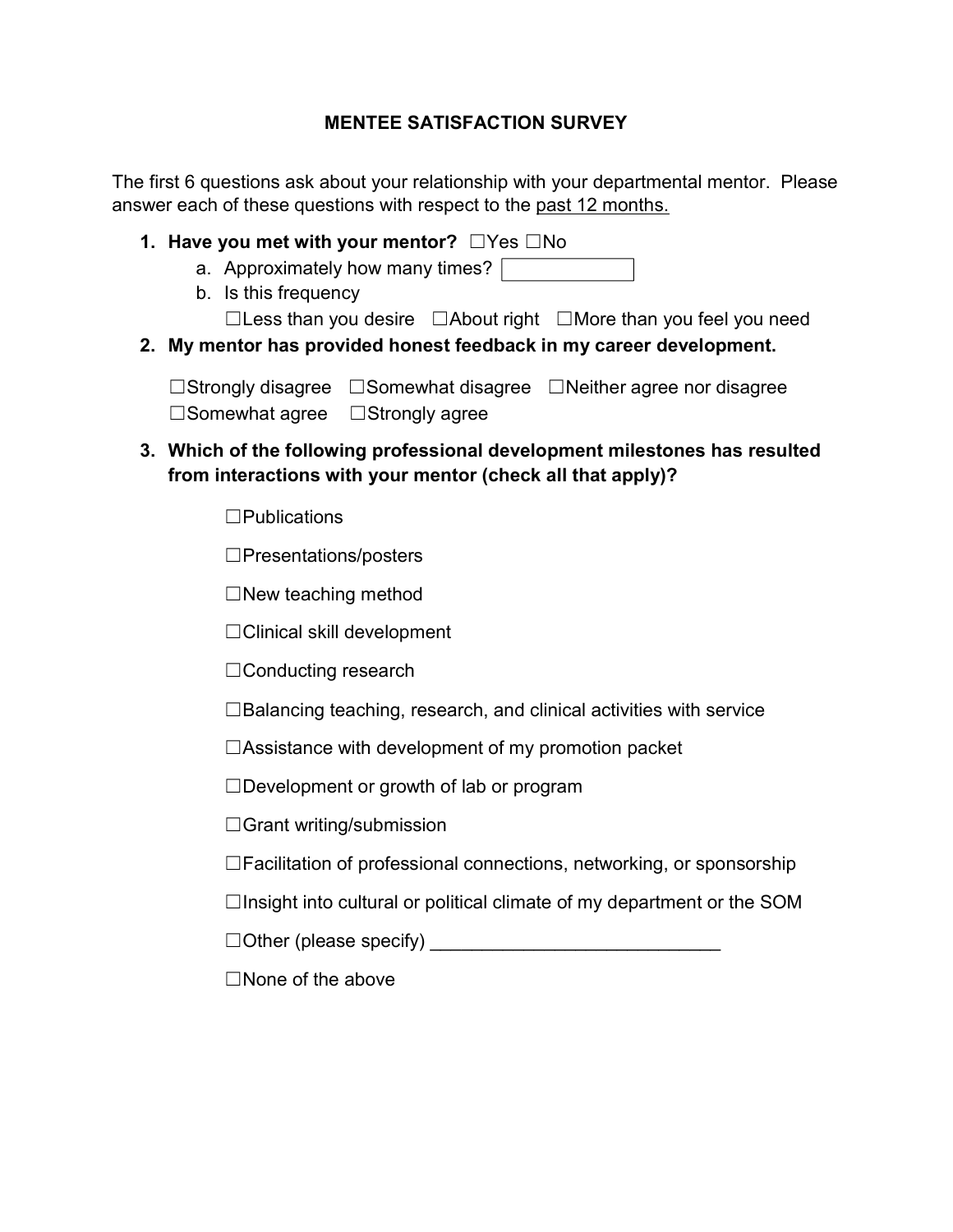4. My mentor has an understanding of my life outside of the institution and has helped me in integrating that life with my institutional responsibilities.

☐Strongly disagree ☐Somewhat disagree ☐Neither agree nor disagree ☐Somewhat agree ☐Strongly agree

#### 5. I am satisfied with my mentoring relationship.

|                                             | $\Box$ Strongly disagree $\Box$ Somewhat disagree $\Box$ Neither agree nor disagree |
|---------------------------------------------|-------------------------------------------------------------------------------------|
| $\Box$ Somewhat agree $\Box$ Strongly agree |                                                                                     |

#### 6. Overall, I am satisfied with my job.

|                                                   | $\Box$ Strongly disagree $\Box$ Somewhat disagree $\Box$ Neither agree nor disagree |
|---------------------------------------------------|-------------------------------------------------------------------------------------|
| $\square$ Somewhat agree $\square$ Strongly agree |                                                                                     |

Every department in the School of Medicine has a mentoring plan or formal mentoring program. The next 5 questions ask about your experience with mentoring within your department.

1. The department's mentoring plan has been effective in facilitating my understanding of departmental expectations for my professional performance.

☐Strongly disagree ☐Somewhat disagree ☐Neither agree nor disagree ☐Somewhat agree ☐Strongly agree  $\Box I$  am not sure

2. The department's mentoring plan has been effective in facilitating my understanding of procedures for promotion review.

☐Strongly disagree ☐Somewhat disagree ☐Neither agree nor disagree ☐Somewhat agree ☐Strongly agree  $\Box I$  am not sure

3. The department's mentoring plan has been effective in helping me progress in my career.

☐Strongly disagree ☐Somewhat disagree ☐Neither agree nor disagree ☐Somewhat agree ☐Strongly agree  $\Box$ I am not sure

4. Overall, I am satisfied with the department's mentoring plan.

☐Strongly disagree ☐Somewhat disagree ☐Neither agree nor disagree ☐Somewhat agree ☐Strongly agree  $\Box$ I am not sure